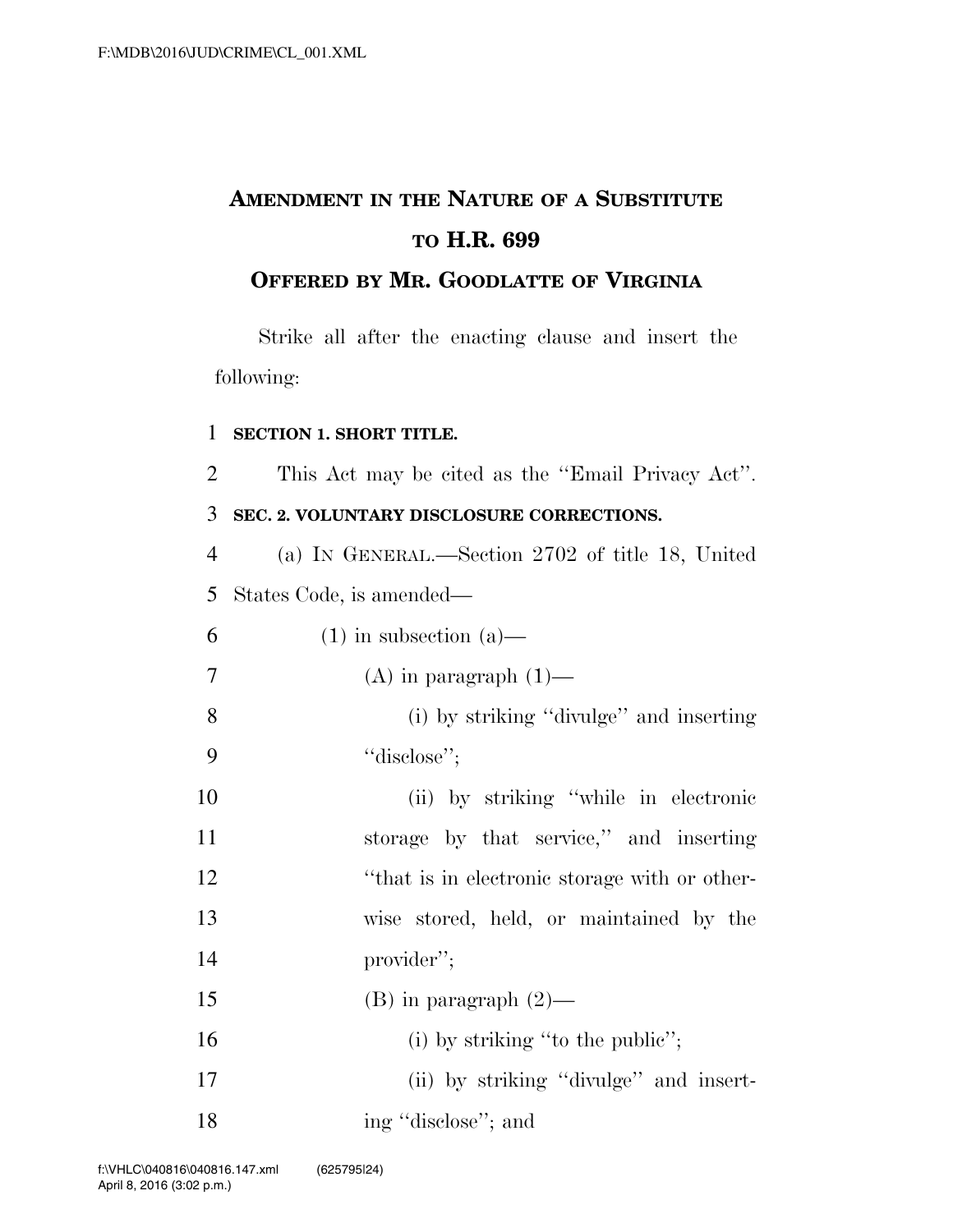| $\mathbf{1}$   | (iii) by striking "which is carried or                |
|----------------|-------------------------------------------------------|
| $\overline{2}$ | maintained on that service," and inserting            |
| 3              | "that is stored, held, or maintained by the           |
| $\overline{4}$ | provider"; and                                        |
| 5              | $(C)$ in paragraph $(3)$ , by striking "divulge"      |
| 6              | and inserting "disclose";                             |
| 7              | $(2)$ in subsection $(b)$ —                           |
| 8              | $(A)$ in the matter preceding paragraph $(1)$ ,       |
| 9              | by inserting "wire or electronic" before "com-        |
| 10             | munication";                                          |
| 11             | $(B)$ so that paragraph $(1)$ reads as follows:       |
| 12             | $"(1)$ to an originator, addressee, or intended re-   |
| 13             | cipient of such communication, to the subscriber or   |
| 14             | customer on whose behalf the provider stores, holds,  |
| 15             | or maintains such communication, or to an agent of    |
| 16             | such addressee, intended recipient, customer, or sub- |
| 17             | scriber;"; and                                        |
| 18             | $(C)$ so that paragraph $(3)$ reads as follows:       |
| 19             | $(3)$ with the lawful consent of the originator,      |
| 20             | addressee, or intended recipient of such communica-   |
| 21             | tion, or of the subscriber or customer on whose be-   |
| 22             | half the provider stores, holds, or maintains such    |
| 23             | communication.";                                      |
| 24             | $(3)$ in subsection $(c)$ by inserting "wire or elec- |
| 25             | tronic" before "communications";                      |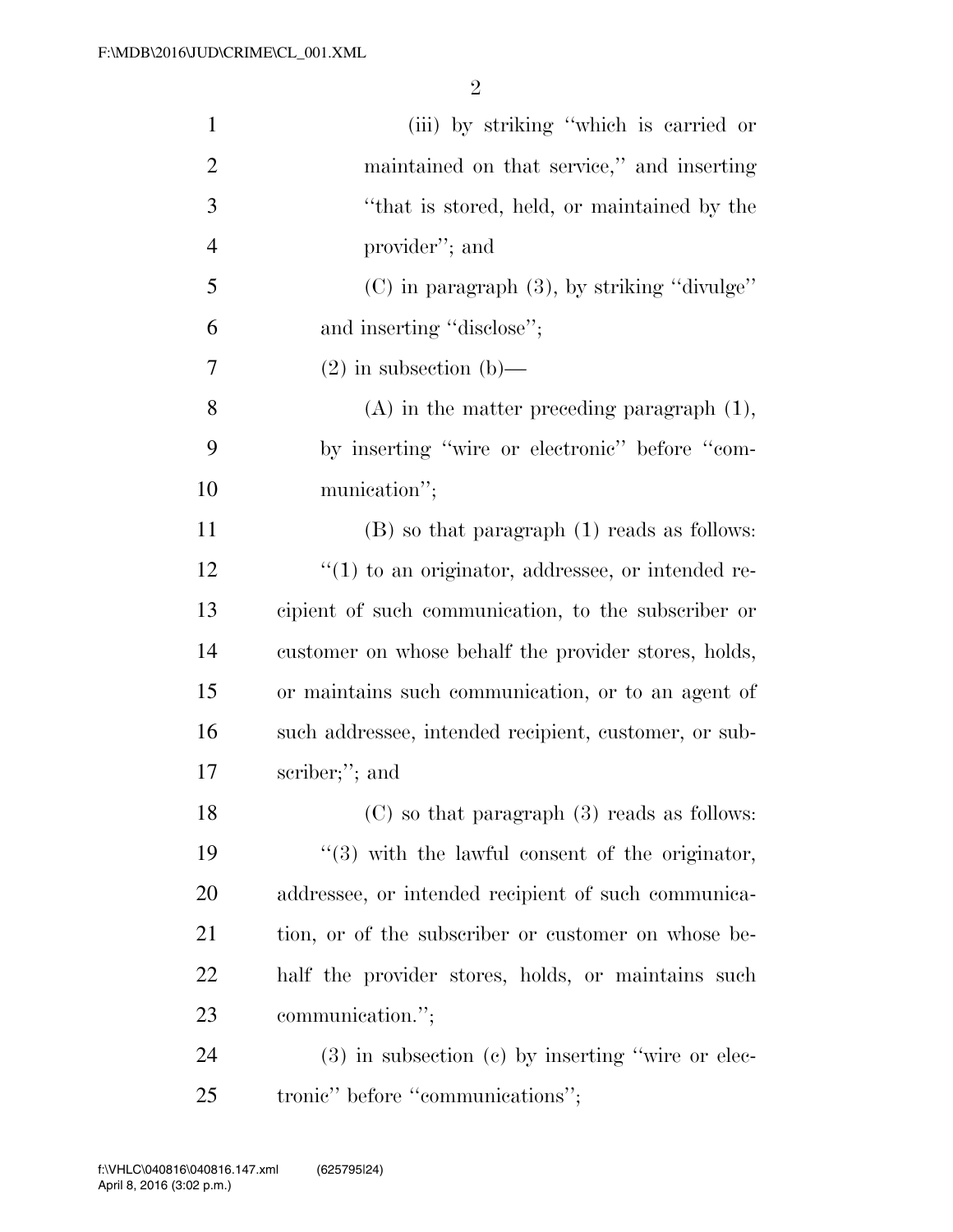| $\mathbf{1}$   | $(4)$ in each of subsections (b) and (c), by strik-         |
|----------------|-------------------------------------------------------------|
| $\overline{2}$ | ing "divulge" and inserting "disclose"; and                 |
| 3              | $(5)$ in subsection (c) so that paragraph $(2)$             |
| $\overline{4}$ | reads as follows:                                           |
| 5              | $\lq(2)$ with the lawful consent of the originator,         |
| 6              | addressee, or intended recipient of a communication         |
| 7              | for the record or information associated with such          |
| 8              | communication, or with the lawful consent of the            |
| 9              | subscriber or customer of such service.".                   |
| 10             | SEC. 3. AMENDMENTS TO REQUIRED DISCLOSURE SEC-              |
| 11             | TION.                                                       |
| 12             | Section 2703 of title 18, United States Code, is            |
| 13             | amended—                                                    |
| 14             | $(1)$ by striking subsections $(a)$ through $(c)$ and       |
|                |                                                             |
| 15             | inserting the following:                                    |
| 16             | "(a) CONTENTS OF WIRE OR ELECTRONIC COMMU-                  |
| 17             | NICATIONS IN ELECTRONIC STORAGE. A provider of              |
| 18             | electronic communication service shall promptly disclose    |
| 19             | the contents of a wire or electronic communication that     |
| 20             | is in electronic storage with or otherwise stored, held, or |
| 21             | maintained by the provider if a governmental entity ob-     |
| 22             | tains a warrant issued using the procedures described in    |
| 23             | the Federal Rules of Criminal Procedure (or, in the case    |
| 24             | of a State court, issued using State warrant procedures)    |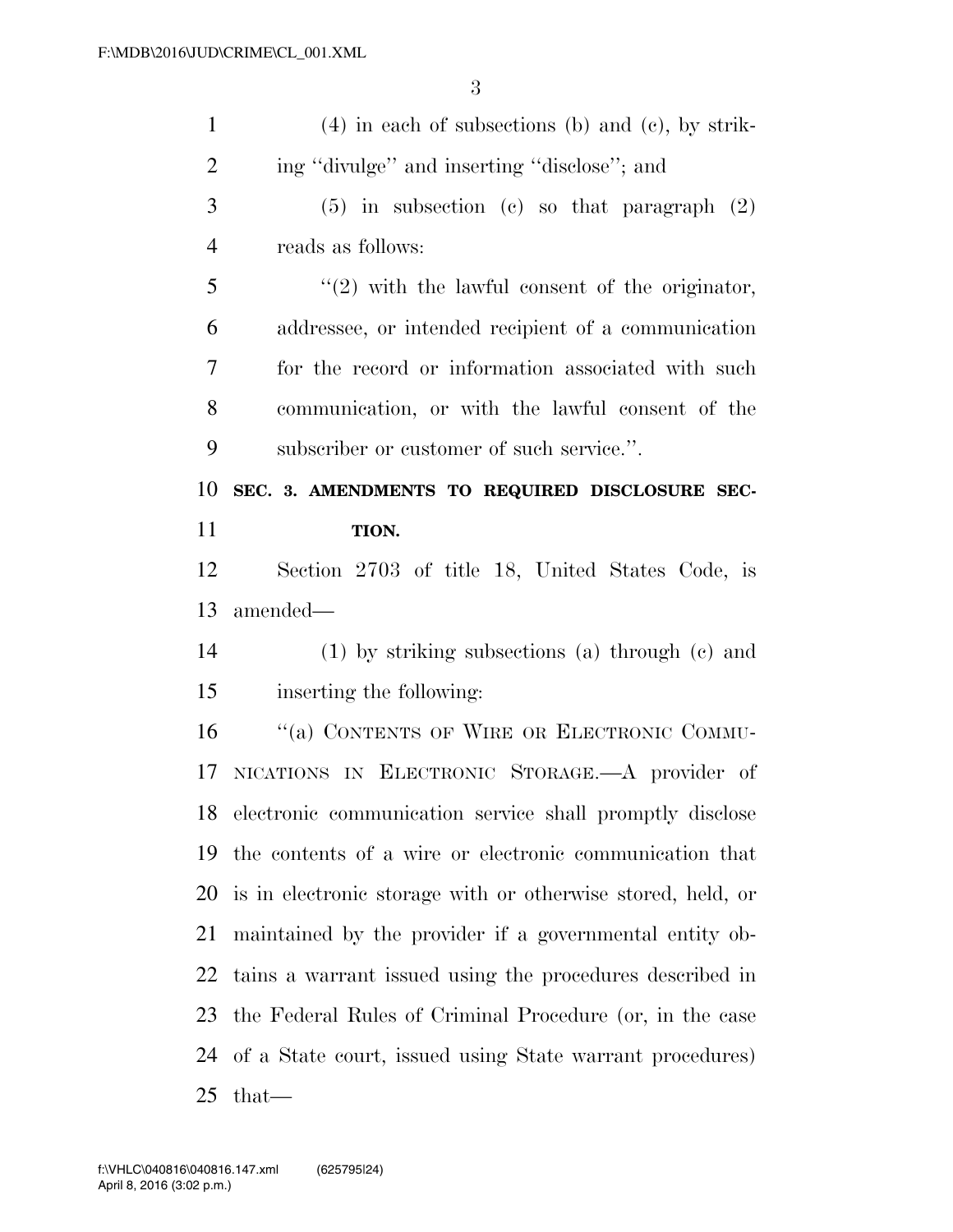$\mathcal{L}(1)$  is issued by a court of competent jurisdic-tion; and

 ''(2) may indicate the date by which the pro- vider must make the disclosure to the governmental entity.

 ''(b) CONTENTS OF WIRE OR ELECTRONIC COMMU-NICATIONS IN A REMOTE COMPUTING SERVICE.—

8 "(1) IN GENERAL.—A provider of remote com- puting service shall promptly disclose the contents of a wire or electronic communication that is stored, held, or maintained by the provider if a govern- mental entity obtains a warrant issued using the procedures described in the Federal Rules of Crimi- nal Procedure (or, in the case of a State court, issued using State warrant procedures) that—

16  $"({\rm A})$  is issued by a court of competent ju-risdiction; and

18 ''(B) may indicate the date by which the provider must make the disclosure to the gov-ernmental entity.

21 "(2) APPLICABILITY.—Paragraph (1) is appli- cable with respect to any wire or electronic commu- nication that is stored, held, or maintained by the provider—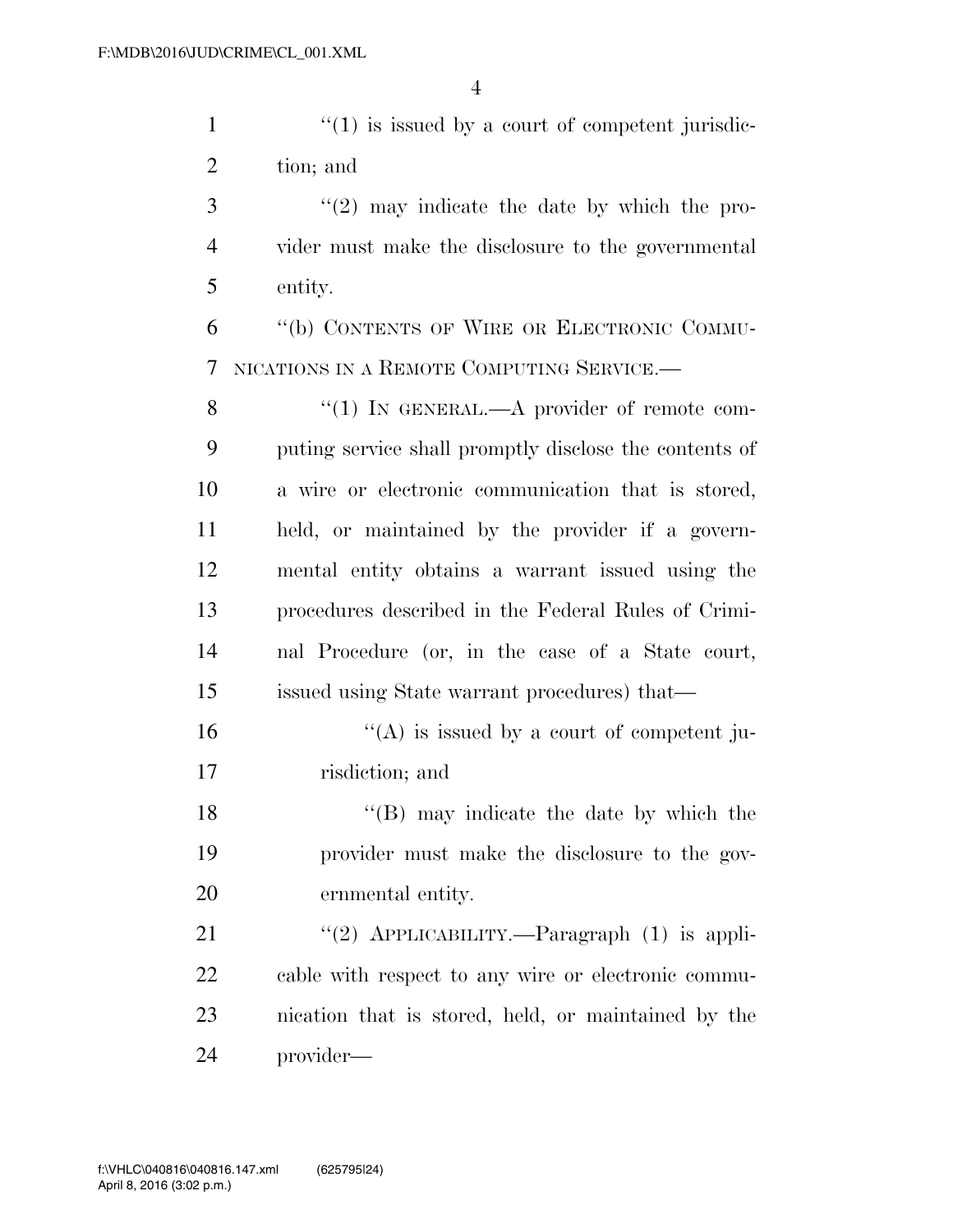1 ''(A) on behalf of, and received by means of electronic transmission from (or created by means of computer processing of communica- tion received by means of electronic trans- mission from), a subscriber or customer of such remote computing service; and

 ''(B) solely for the purpose of providing storage or computer processing services to such subscriber or customer, if the provider is not authorized to access the contents of any such communications for purposes of providing any services other than storage or computer proc-essing.

 ''(c) RECORDS CONCERNING ELECTRONIC COMMU- NICATION SERVICE OR REMOTE COMPUTING SERVICE.— ''(1) IN GENERAL.—A provider of electronic communication service or remote computing service shall promptly disclose a record or other information pertaining to a subscriber to or customer of such service (not including the contents of wire or elec-tronic communications),—

22  $\langle (A)$  if a governmental entity obtains a warrant issued using the procedures described in the Federal Rules of Criminal Procedure (or,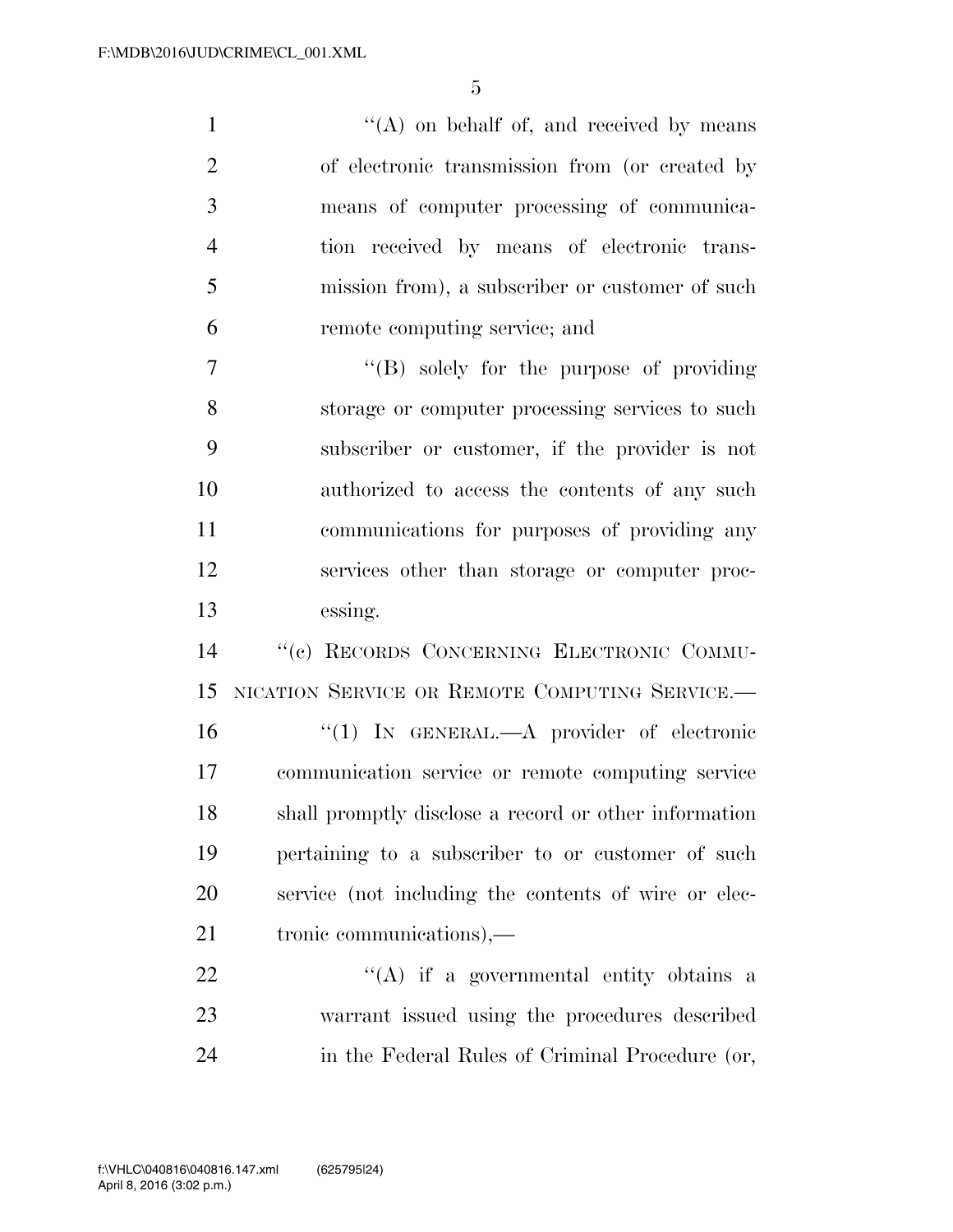| $\mathbf{1}$   | in the case of a State court, issued using State       |
|----------------|--------------------------------------------------------|
| $\overline{2}$ | warrant procedures) that—                              |
| 3              | $f'(i)$ is issued by a court of competent              |
| $\overline{4}$ | jurisdiction directing the disclosure; and             |
| 5              | "(ii) may indicate the date by which                   |
| 6              | the provider must make the disclosure to               |
| $\tau$         | the governmental entity;                               |
| 8              | "(B) if a governmental entity obtains a                |
| 9              | court order directing the disclosure under sub-        |
| 10             | section $(d)$ ;                                        |
| 11             | "(C) with the lawful consent of the origi-             |
| 12             | nator, addressee, or intended recipient of a           |
| 13             | communication for the record or information            |
| 14             | associated with such communication, or with            |
| 15             | the lawful consent of the subscriber or customer       |
| 16             | of such service; or                                    |
| 17             | $\lq\lq$ (D) as otherwise authorized in paragraph      |
| 18             | (2).                                                   |
| 19             | (2)<br>SUBSCRIBER OR CUSTOMER<br><b>INFORMA-</b>       |
| 20             | TION.—A provider of electronic communication serv-     |
| 21             | ice or remote computing service shall, in response to  |
| 22             | an administrative subpoena authorized by Federal or    |
| 23             | State statute, a grand jury, trial, or civil discovery |
| 24             | subpoena, or any means available under paragraph       |
| 25             | $(1)$ , disclose to a governmental entity the-         |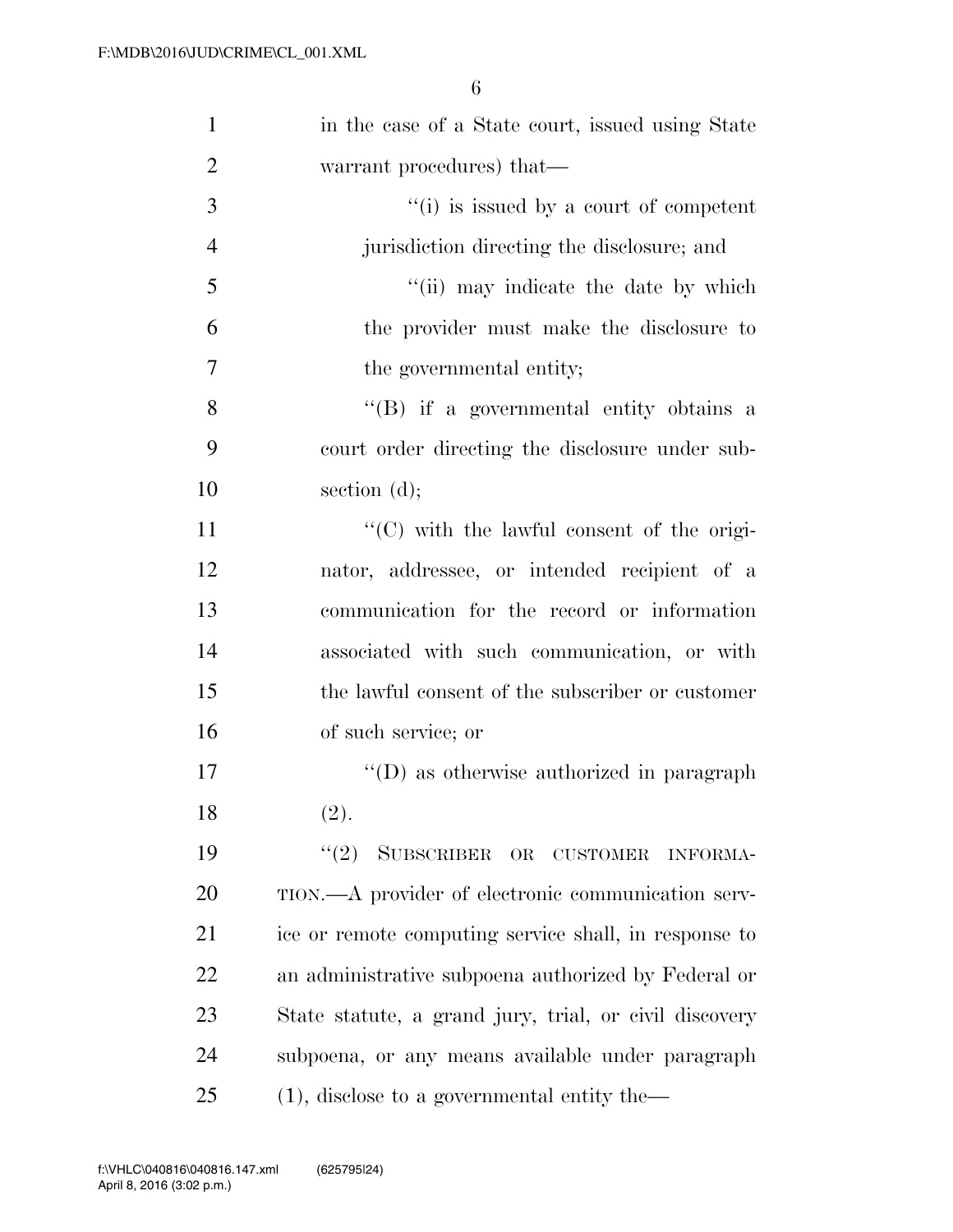| $\mathbf{1}$   | $\lq\lq(A)$ name;                                    |
|----------------|------------------------------------------------------|
| $\overline{2}$ | $\lq\lq(B)$ address;                                 |
| 3              | "(C) local and long distance telephone con-          |
| $\overline{4}$ | nection records, or records of session times and     |
| 5              | durations;                                           |
| 6              | "(D) length of service (including start              |
| $\tau$         | date) and types of service used;                     |
| 8              | $\lq\lq(E)$ telephone or instrument number or        |
| 9              | other subscriber or customer number or iden-         |
| 10             | tity, including any temporarily assigned net-        |
| 11             | work address; and                                    |
| 12             | $\lq\lq(F)$ means and source of payment for          |
| 13             | such service (including any credit card or bank      |
| 14             | account number);                                     |
| 15             | of a subscriber or customer of such service.         |
| 16             | "(3) NOTICE NOT REQUIRED.—A governmental             |
| 17             | entity that receives records or information under    |
| 18             | this subsection is not required to provide notice to |
| 19             | a subscriber or customer.";                          |
| 20             | $(2)$ in subsection $(d)$ —                          |
| 21             | (A) by striking "(b) or";                            |
| 22             | (B) by striking "the contents of a wire or           |
| 23             | electronic communication, or";                       |
| 24             | (C) by striking "sought," and inserting              |
| 25             | "sought"; and                                        |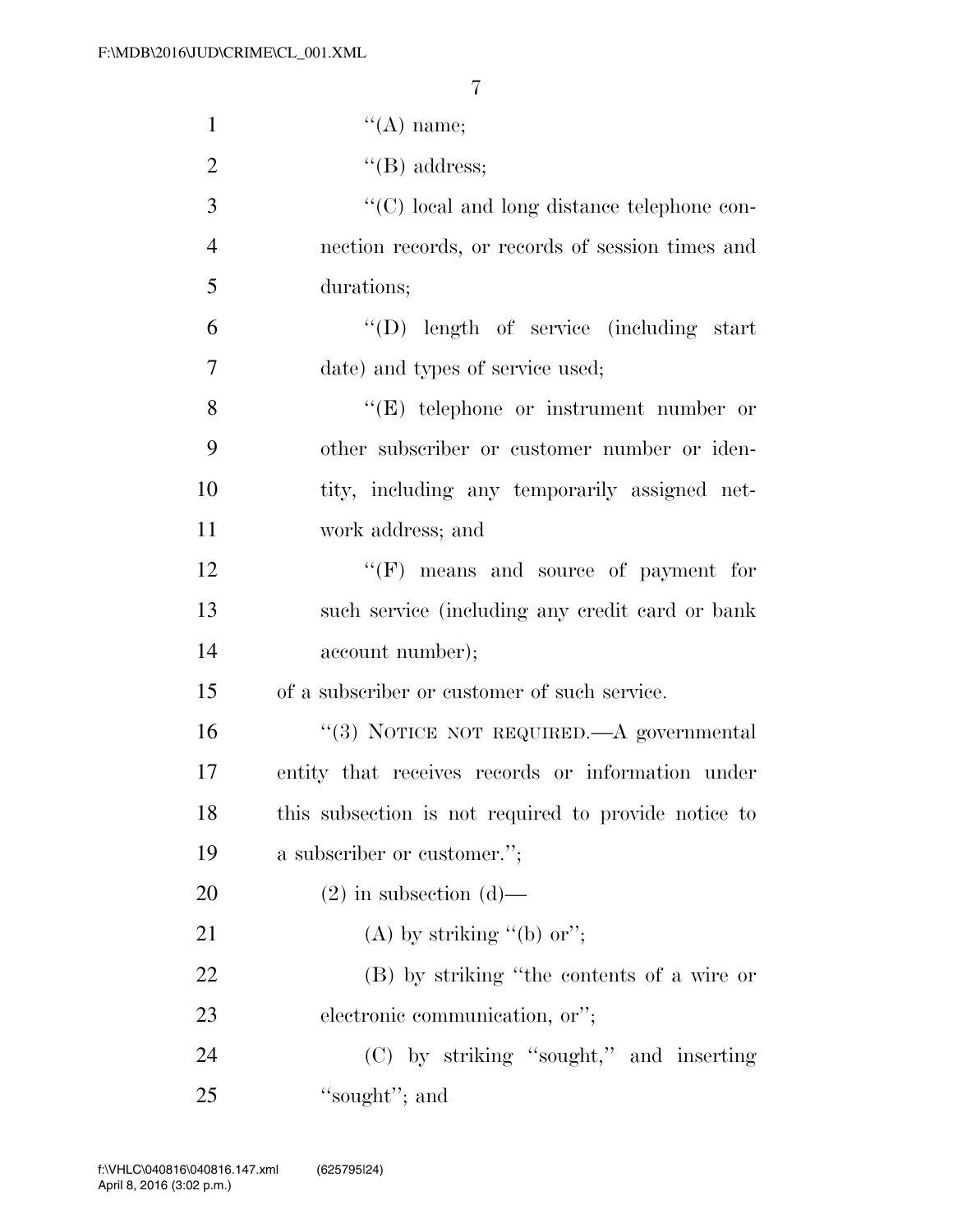(D) by striking ''section'' and inserting 2 "subsection"; and

(3) by adding at the end the following:

 ''(h) NOTICE.—Except as provided in section 2705, a provider of electronic communication service or remote computing service may notify such subscriber or customer of a disclosure under subsection (a), (b), (c), or (d) of this section.

9 "(i) RULE OF CONSTRUCTION RELATED TO ADMIN- ISTRATIVE SUBPOENAS.—Nothing in this section or in section 2702 shall be construed to limit the authority of a governmental entity to use an administrative subpoena authorized by Federal or State statute, a grand jury, trial, or civil discovery subpoena, a court order under subsection (d) of this section, or a warrant issued using the proce- dures described in the Federal Rules of Criminal Proce- dure (or, in the case of a State court, issued using State warrant procedures) by a court of competent jurisdiction to—

 $\frac{1}{20}$  require an originator, addressee, or in- tended recipient of a wire or electronic communica- tion to disclose a wire or electronic communication (including the contents of that communication) to the governmental entity;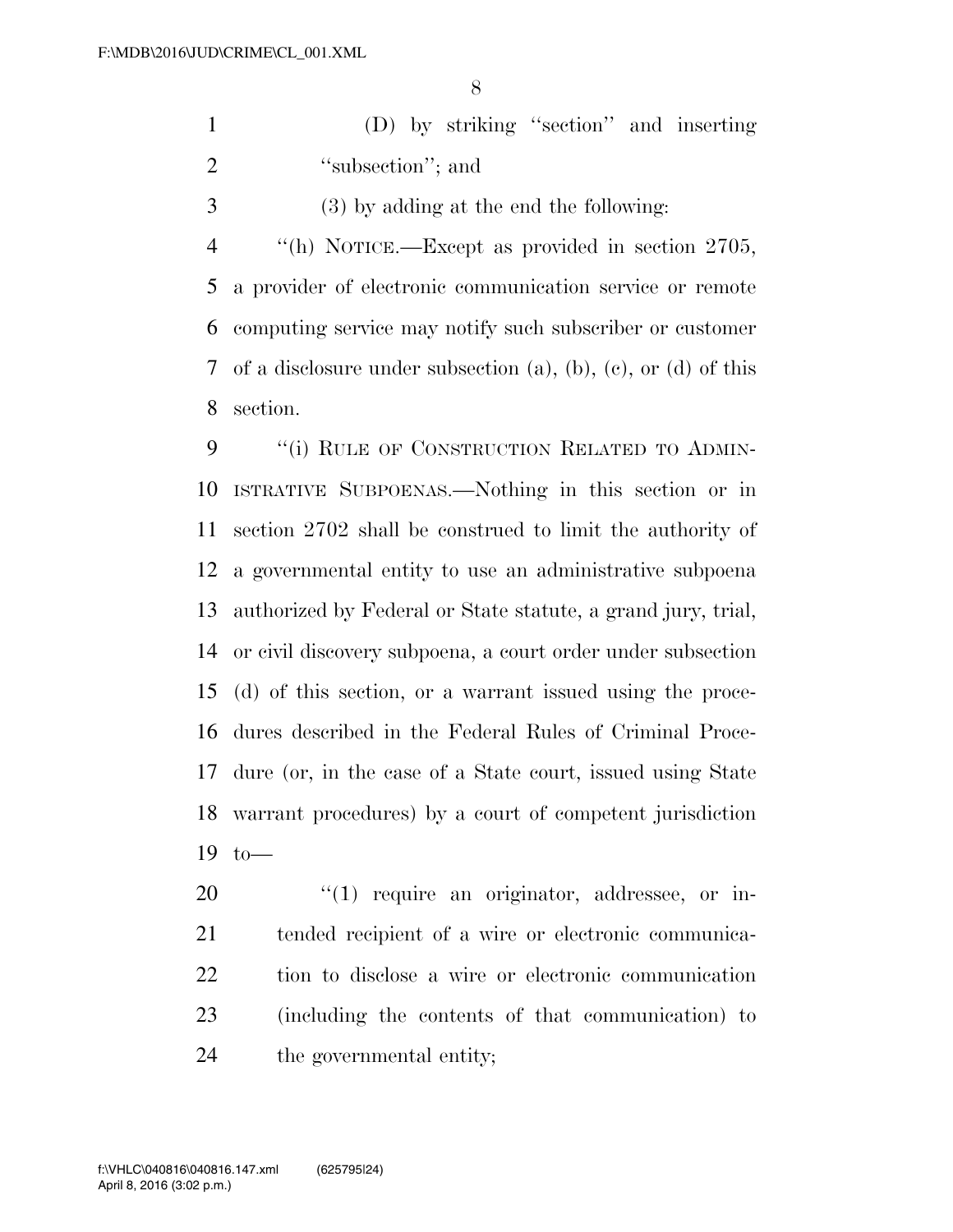$\frac{1}{2}$  require a person or entity that provides an electronic communication service to the officers, di- rectors, employees, or agents of the person or entity (for the purpose of carrying out their duties) to dis- close a wire or electronic communication (including the contents of that communication) to or from the person or entity itself or to or from an officer, direc- tor, employee, or agent of the entity to a govern- mental entity, if a wire or electronic communication is stored, held, or maintained on an electronic com- munications system owned, operated, or controlled by the person or entity; or

 $\frac{13}{2}$   $\frac{13}{2}$  require a provider of a remote computing service or electronic communication service to dis- close a wire or electronic communication (including the contents of that communication) that advertises or promotes a product or service and that has been made readily accessible to the general public.

19 "(j) RULE OF CONSTRUCTION RELATED TO CON- GRESSIONAL SUBPOENAS.—Nothing in this section or in section 2702 shall be construed to limit the power of in- quiry vested in the Congress by Article I of the Constitu- tion of the United States, including the authority to com- pel the production of a wire or electronic communication (including the contents of a wire or electronic communica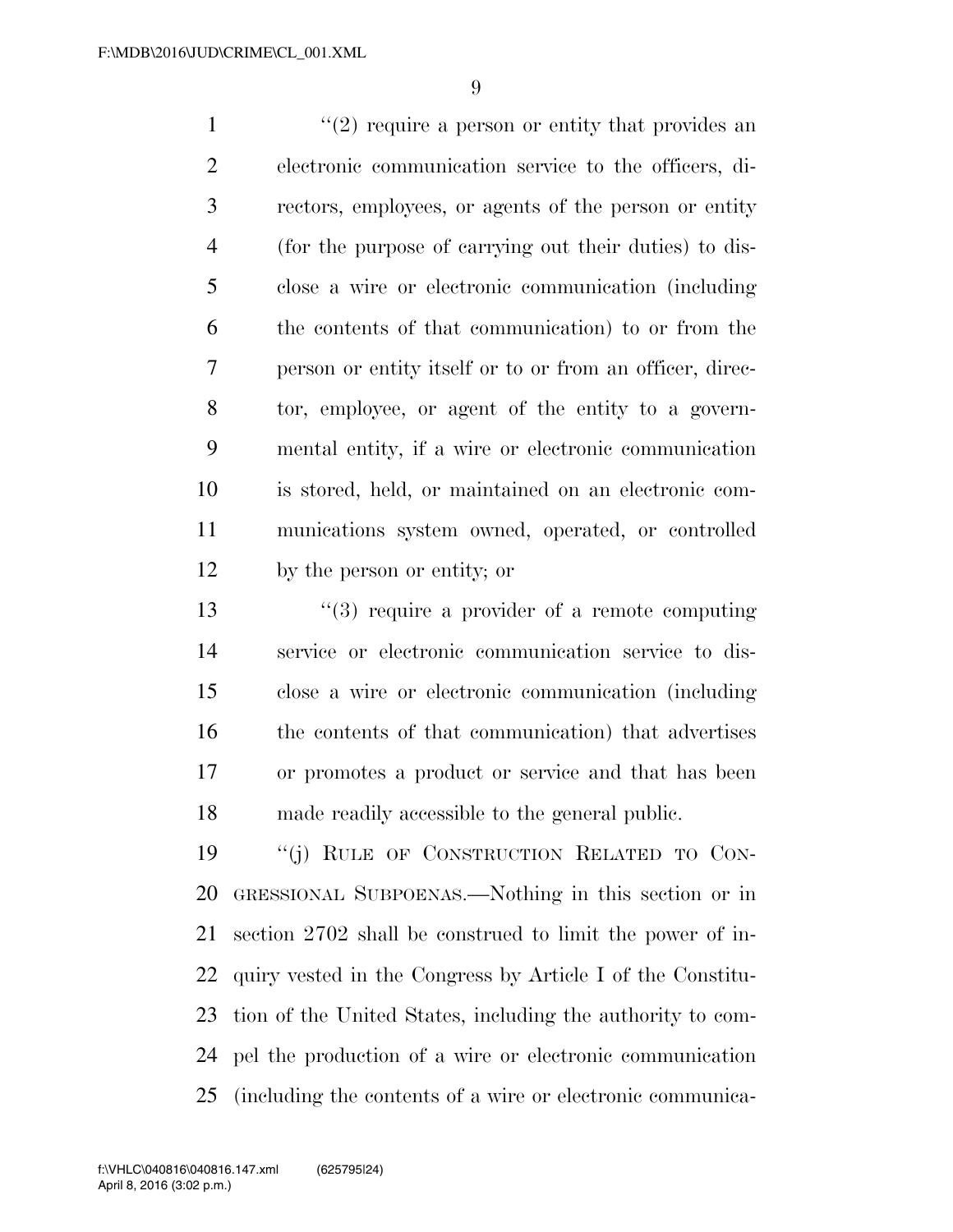tion) that is stored, held, or maintained by an electronic communications service provider or a remote computing service provider.''.

#### **SEC. 4. DELAYED NOTICE.**

 Section 2705 of title 18, United States Code, is amended to read as follows:

### **''SEC. 2705. DELAYED NOTICE.**

 ''(a) IN GENERAL.—A governmental entity acting under section 2703 may apply to a court for an order di- recting a provider of electronic communication service or remote computing service to which a warrant, order, sub- poena, or other directive under section 2703 is directed not to notify any other person of the existence of the war-rant, order, subpoena, or other directive.

 ''(b) DETERMINATION.—A court shall grant a re- quest for an order made under subsection (a) for delayed notification of up to 180 days if the court determines that there is reason to believe that notification of the existence of the warrant, order, subpoena, or other directive may result in—

21 ''(1) endangering the life or physical safety of an individual;

- 23  $\frac{1}{2}$   $\frac{1}{2}$  flight from prosecution;
- 24  $(3)$  destruction of or tampering with evidence;
- 25  $(4)$  intimidation of potential witnesses; or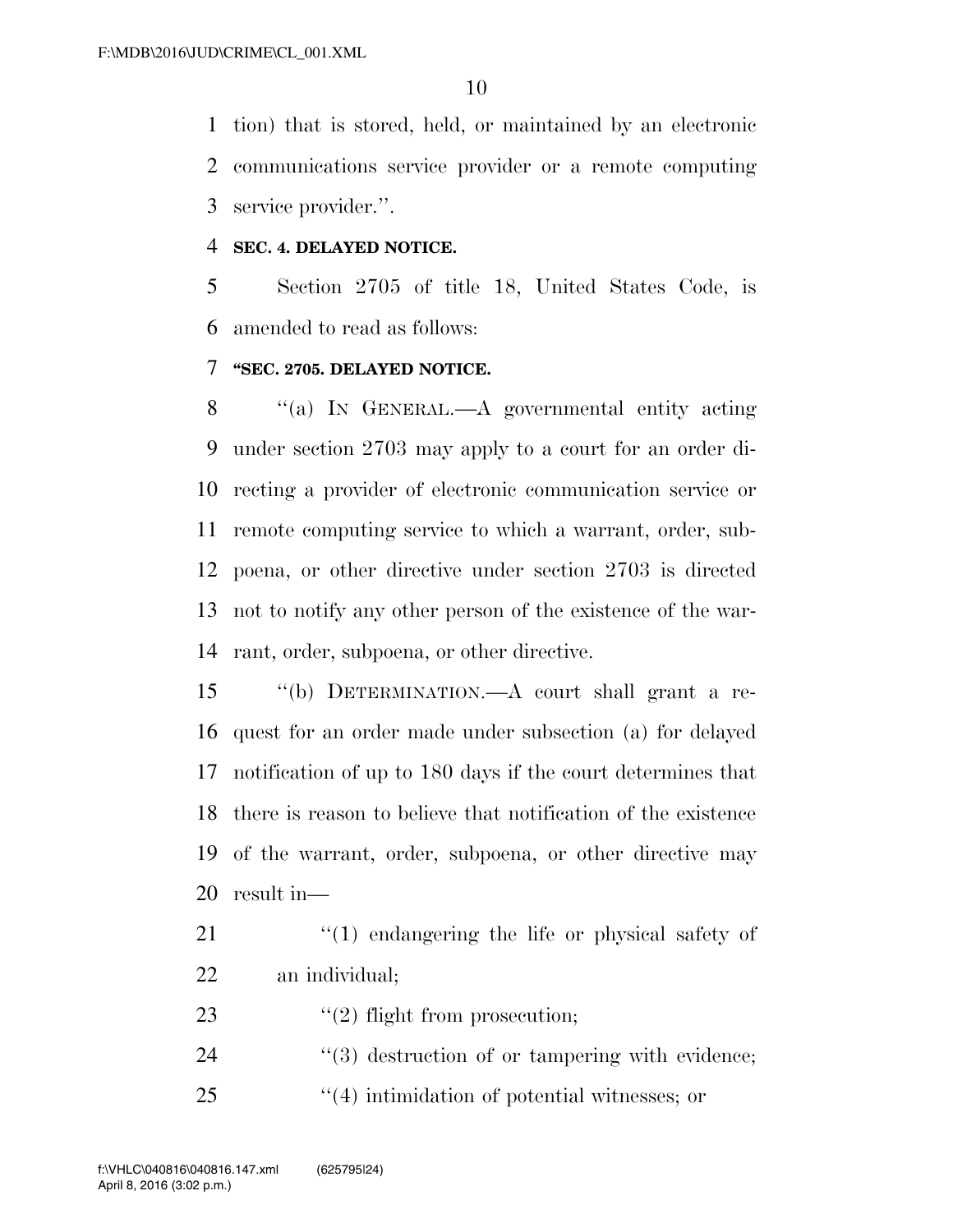1 ''(5) otherwise seriously jeopardizing an inves-2 tigation or unduly delaying a trial.

 ''(c) EXTENSION.—Upon request by a governmental entity, a court may grant one or more extensions of an order granted in accordance with subsection (b).''.

### **SEC. 5. RULE OF CONSTRUCTION.**

 Nothing in this Act or an amendment made by this Act shall be construed to preclude the acquisition by the United States Government of—

 (1) the contents of a wire or electronic commu- nication pursuant to other lawful authorities, includ- ing the authorities under chapter 119 of title 18 (commonly known as the ''Wiretap Act''), the For- eign Intelligence Surveillance Act of 1978 (50 U.S.C. 1801 et seq.), or any other provision of Fed-eral law not specifically amended by this Act; or

 (2) records or other information relating to a subscriber or customer of any electronic communica- tions service or remote computing service (not in- cluding the content of such communications) pursu- ant to the Foreign Intelligence Surveillance Act of 1978 (50 U.S.C. 1801 et seq.), chapter 119 of title 18 (commonly known as the ''Wiretap Act''), or any